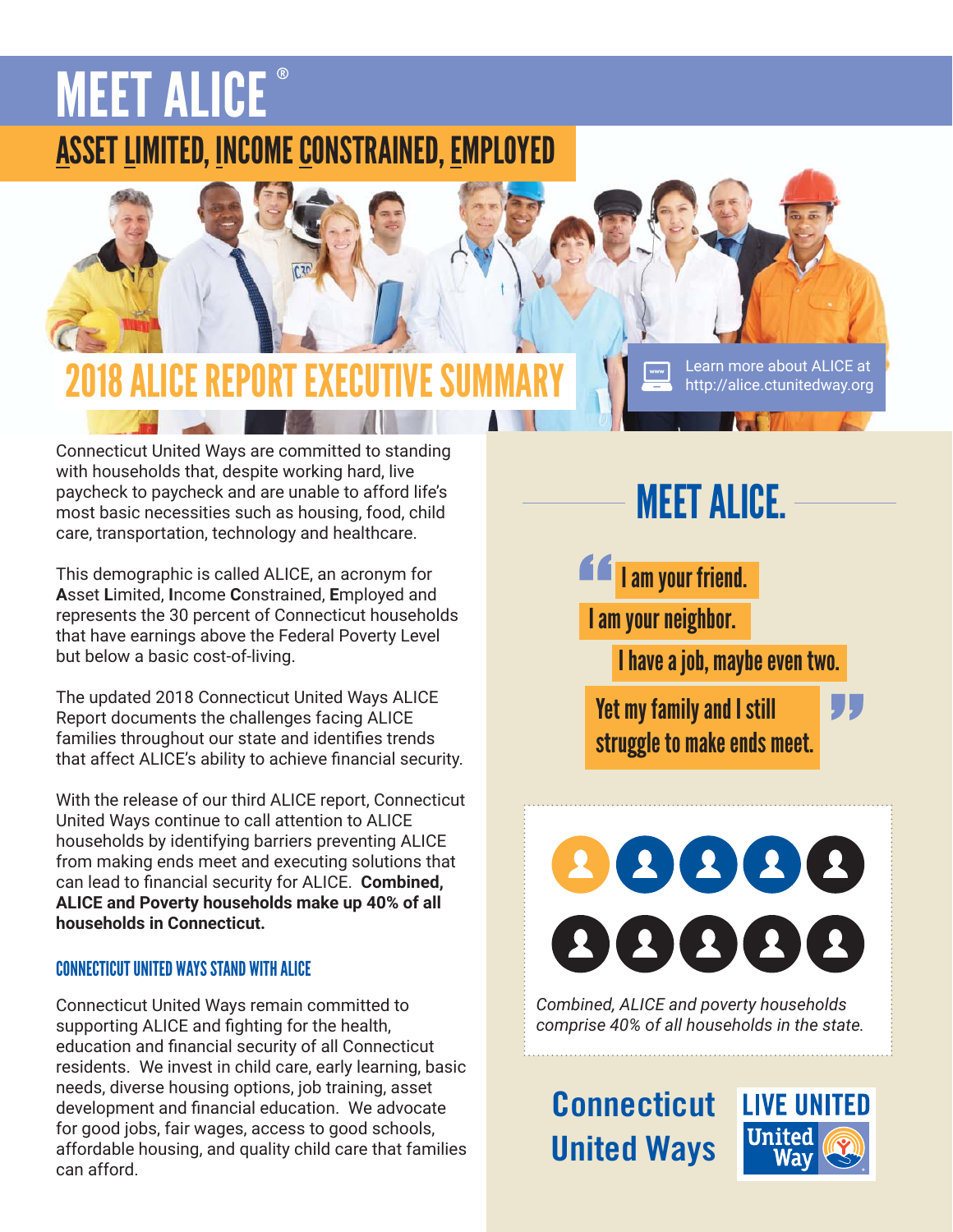#### **WE ALL KNOW ALICE**

ALICE is our friend, neighbor, coworker and family member. ALICE cares for our children and aging parents, fixes our cars and works in our local grocery stores, retail stores, and restaurants. ALICE lives in every town and city in Connecticut. In fact, in Connecticut more than 400,000 households are ALICE households with income above the Federal Poverty Level but below the state's basic cost-ofliving threshold as defined in the 2018 ALICE Report.

ALICE workers are retail salespersons, nursing assistants, childcare workers, home health aides, car mechanics, security guards, teacher assistants–

workers essential to every community's success. We lean on ALICE for support; yet, many ALICE households are one emergency away from a financial crisis impacting their ability to feed their family, heat their home, maintain their housing, and ensure their medical care.



#### PERCENTAGE OF HOUSEHOLDS BELOW THE ALICE THRESHOLD BY TOWN, 2016



*In 138 of Connecticut's 169 towns and cities, at least 1 in 5 households are ALICE households.*

#### TRENDS IMPACTING ALICE HOUSEHOLDS

The 2018 ALICE Report digs deeper into trends that affect ALICE in the workplace and impacts ALICE's ability to save, to build assets and achieve financial security.

#### **While Connecticut still has one of the highest per capita incomes, the fastest growing jobs have lower pay.**

• Only one of the top 20 occupations in Connecticut (in terms of number of jobs) pays enough to support the ALICE Household Survival Budget.

#### **The increase in on-demand or projectto-project jobs has given rise to the "gig economy".**

The "gig economy" presents new employment possibilities; however, these positions often have limited job security, few or no benefits, fluctuating hours and unreliable wages.

#### **Shifting to a contingent workforce puts more**  financial risk on workers.

It is difficult for ALICE households to pay bills regularly, make short-term family plans (e.g., child care), or make long-term financial plans, such as qualifying for a mortgage when inconsistent work schedules result in unexpected gains or losses in work hours and income volatility.

#### Asset limited is a defining characteristic of ALICE.

- More than 46% of Connecticut households do not have enough money saved to cover expenses for three months in the case of an emergency such as an illness or the loss of a job.
- This vulnerability means that a medical emergency or unexpected change in income can send an ALICE Household spiraling into poverty.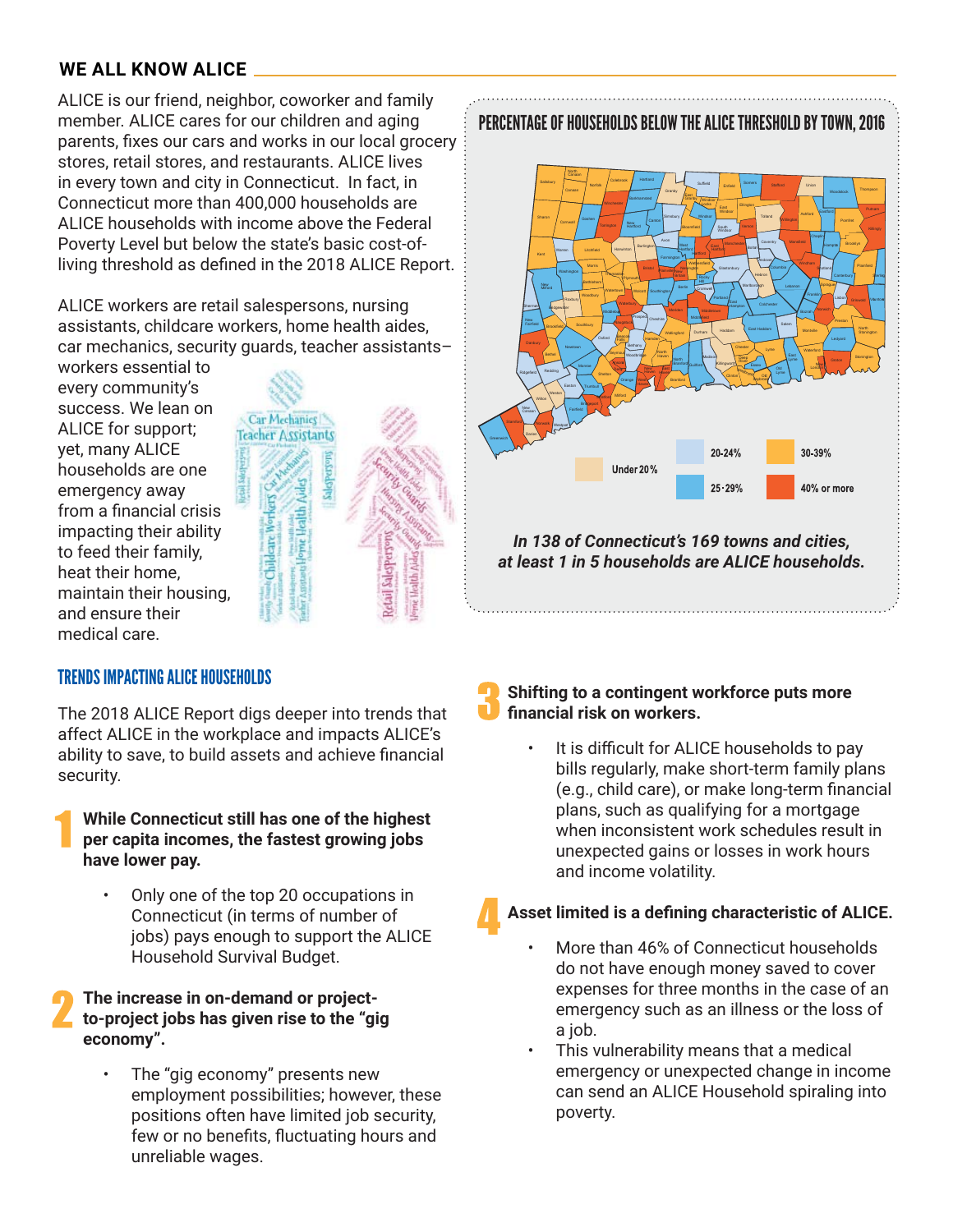#### **WHY SO MANY WORKING FAMILIES IN CONNECTICUT STRUGGLE FINANCIALLY**

#### WHAT CONNECTICUT WORKERS EARN

Connecticut wages are amongst the highest in the country with 55% of jobs paying \$20 or more. However, wages have not kept pace with the cost of living and many Connecticut workers earn less than what is needed to get by.

#### CONNECTICUT'S COST OF LIVING

The cost of living continues to increase faster than many workers' wages, leaving ALICE households with many tough financial choices.

A single adult requires a full-time job earning \$12.34 per hour and a family of four needs full-time work with an hourly wage of \$38.92 to afford just the basics in Connecticut.

#### WHAT IS THE HOUSEHOLD SURVIVAL BUDGET?

The Household Survival Budget reflects the minimum cost option for six basic necessities – Housing, Child Care, Food, Transportation, Technology (the cost of a smartphone) and Health Care. This barebones monthly budget covers the essentials plus taxes and a 10% miscellaneous contingency. It is a conservative estimate of the monthly costs to get by, and does not account for savings or emergency expenses.

The updated Household Survival Budget increased to \$77,832 for a family of four in Connecticut.

| <b>Monthly Expenses</b> | <b>Single Adult</b> | Family of Four* |
|-------------------------|---------------------|-----------------|
| Housing                 | \$803               | \$1,231         |
| <b>Child Care</b>       | Ś0                  | \$1,691         |
| Food                    | \$182               | \$603           |
| Transportation          | \$308               | \$613           |
| <b>Health Care</b>      | \$213               | \$792           |
| Technology              | \$55                | \$75            |
| <b>Miscellaneous</b>    | \$187               | \$590           |
| Taxes                   | \$308               | \$891           |
| <b>Monthly Total</b>    | \$2,056             | \$6,486         |
| <b>Annual Total</b>     | \$24,672            | \$77,832        |
| <b>Hourly Wage</b>      | \$12.34             | \$38.92         |
|                         |                     |                 |

**Household Survival Budget in Connecticut**

#### NUMBER OF JOBS BY HOURLY WAGE, CONNECTICUT, 2016



• 45% of jobs pay less than \$20 per hour with two-thirds of those paying less than \$15/hr.

• 39% of jobs pay between \$20/hr and \$40/hr.

• 11% of jobs pay between \$40/hr and \$60/hr.

#### WHAT CHOICES WOULD YOU MAKE?

ALICE makes tough choices every day. Put yourself in the shoes of a typical ALICE household. Follow this link: www.makingtoughchoices.org to experience the tough choices that ALICE households face daily.

> Making Tough Choices: Can you walk in ALICE's shoes?



Child care and housing account for 45% of most ALICE families' household budget.

*\*A family of four is two adults, one toddler and one infant.*